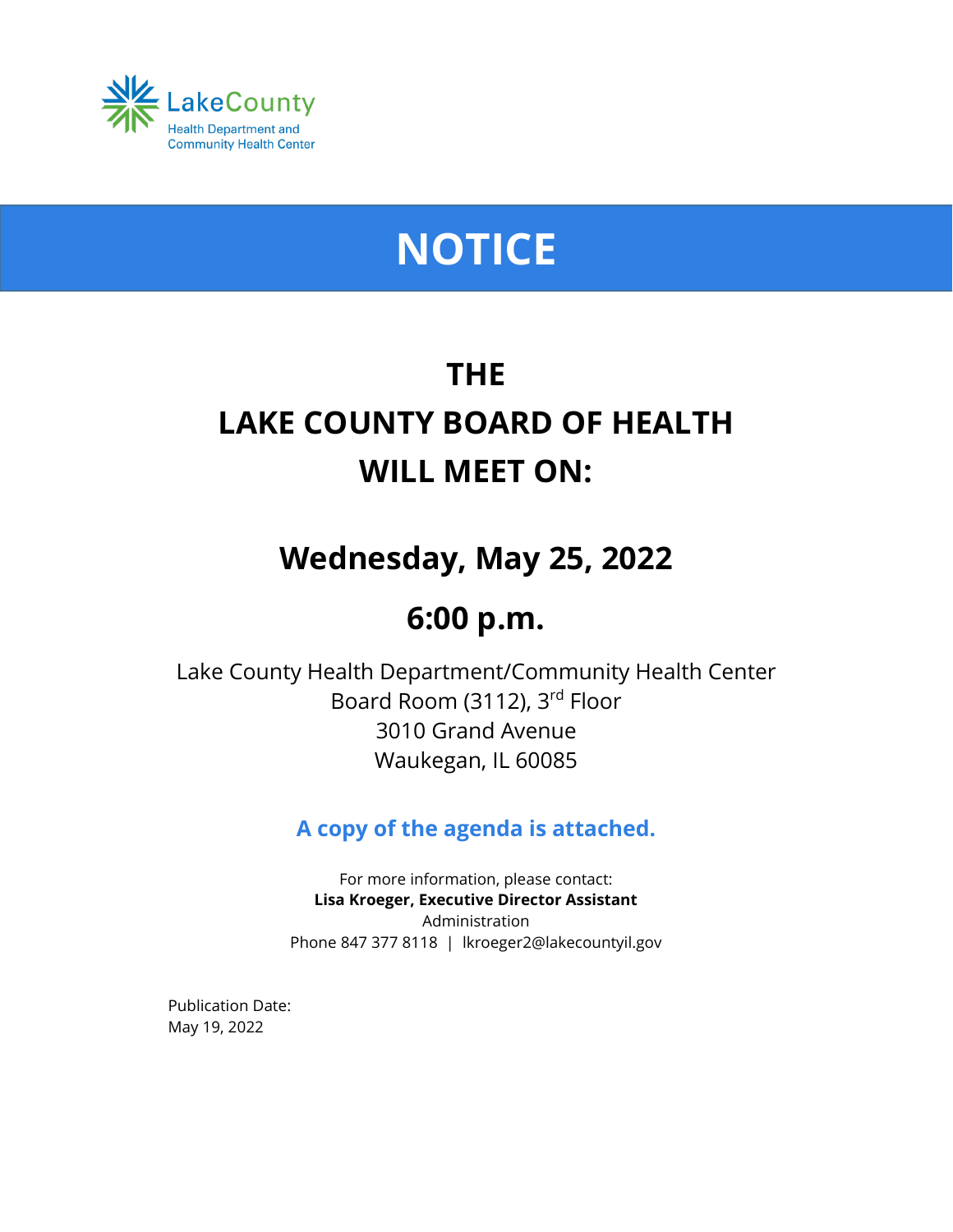## **Lake County Illinois**

*Lake County Health Department and Community Health Center 3010 Grand Avenue Waukegan, Illinois Conference Room #3112*



### **Meeting Agenda - Final**

**Wednesday, May 25, 2022**

**6:00 PM**

**3010 Grand Ave., Waukegan, IL**

### **Lake County Board of Health**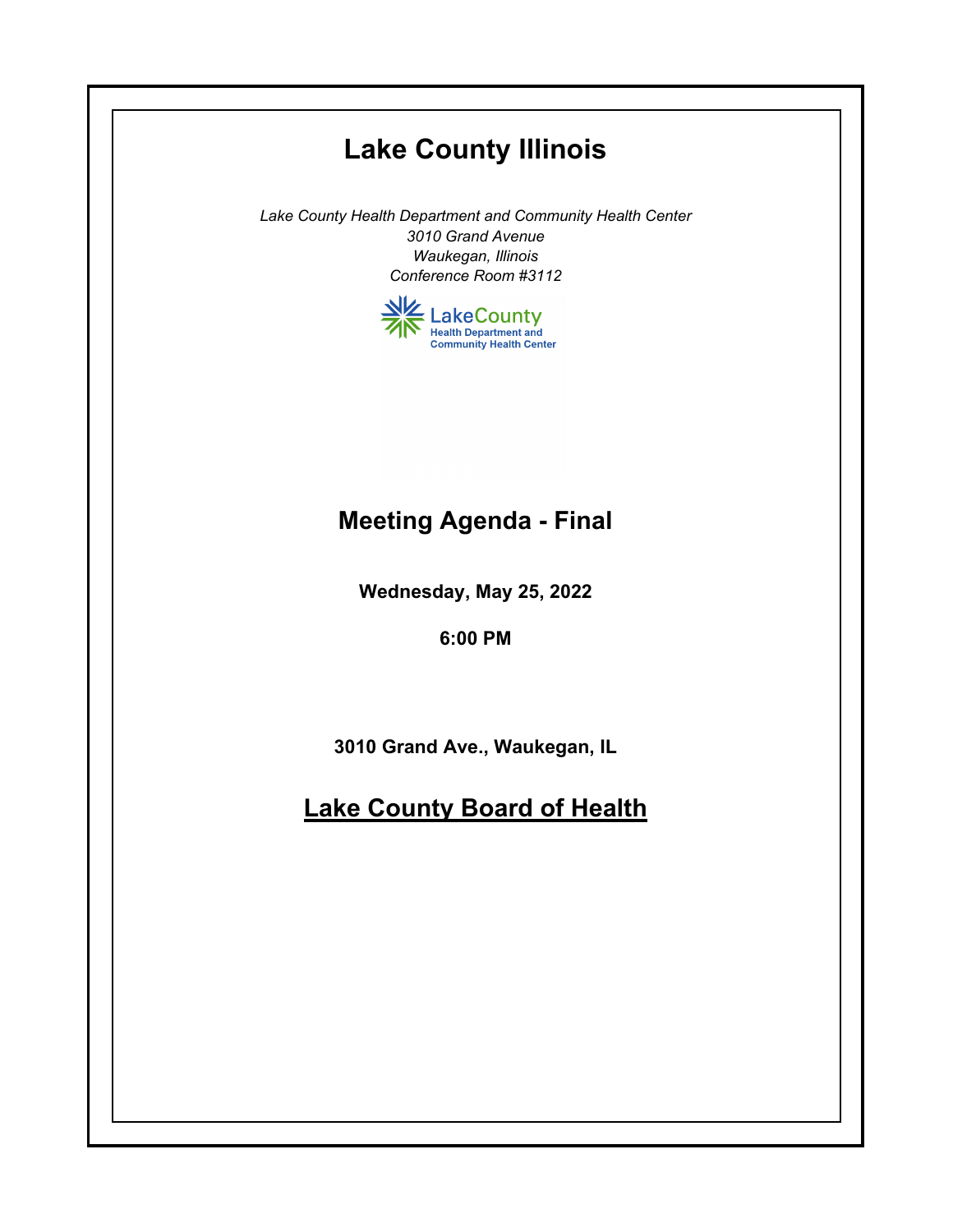#### **1. Call to Order**

**2. Pledge of Allegiance**

#### **3. Approval of Minutes**

**3.1 [22-0733](http://lakecounty.legistar.com/gateway.aspx?m=l&id=/matter.aspx?key=26520)** April 27, 2022 Meeting Minutes *Attachments:* [BOH Minutes 4.27.22 - DRAFT](http://lakecounty.legistar.com/gateway.aspx?M=F&ID=fdeb0ce1-18e3-4cfd-aed2-8156862133d0.pdf)

#### **4. Public Comment to the Board**

#### **5. Awards, Recognitions, Appointments and Reappointments**

**5.1 [22-0736](http://lakecounty.legistar.com/gateway.aspx?m=l&id=/matter.aspx?key=26523)** 2022 Model Practice Award - Pfister

#### **6. Presentations**

#### **7. President's Report**

#### **8. Action Items**

| 8.1 | 22-0737 | Illinois Department of Human Services 999 Sustainability Grant - Johnson                    |
|-----|---------|---------------------------------------------------------------------------------------------|
|     |         | <b>Attachments:</b><br><b>BH 999 Sustainability</b>                                         |
| 8.2 | 22-0738 | Request for Proposals - Pharmacy and Consulting Services for LCHD/CHC<br>#22006 - Nordstrom |
| 8.3 | 22-0740 | Request for Proposals - E-Consult Services for LCHD/CHC #22025 -<br><b>Nordstrom</b>        |
| 8.4 | 22-0739 | Ratify Emergency Procurement for Housekeeping Services - Nordstrom                          |
| 8.5 | 22-0735 | Provider Appointments and Reappointments - Pollina                                          |
| 8.6 | 22-0753 | Revised 2022 Board of Health Committee Appointments - Pfister                               |
|     |         | <b>Attachments:</b><br>2022 BOH Committee Appointments - REVISED                            |

#### **9. Discussion Items**

**9.1 [22-0732](http://lakecounty.legistar.com/gateway.aspx?m=l&id=/matter.aspx?key=26519)** Proposed Revisions to the Lake County Board of Health Bylaws - Pfister Attachments: **[BOH Bylaws 5.25.22 - Draft Changes](http://lakecounty.legistar.com/gateway.aspx?M=F&ID=f27f8a6c-dd9a-4963-a960-6cea436918e3.pdf)**